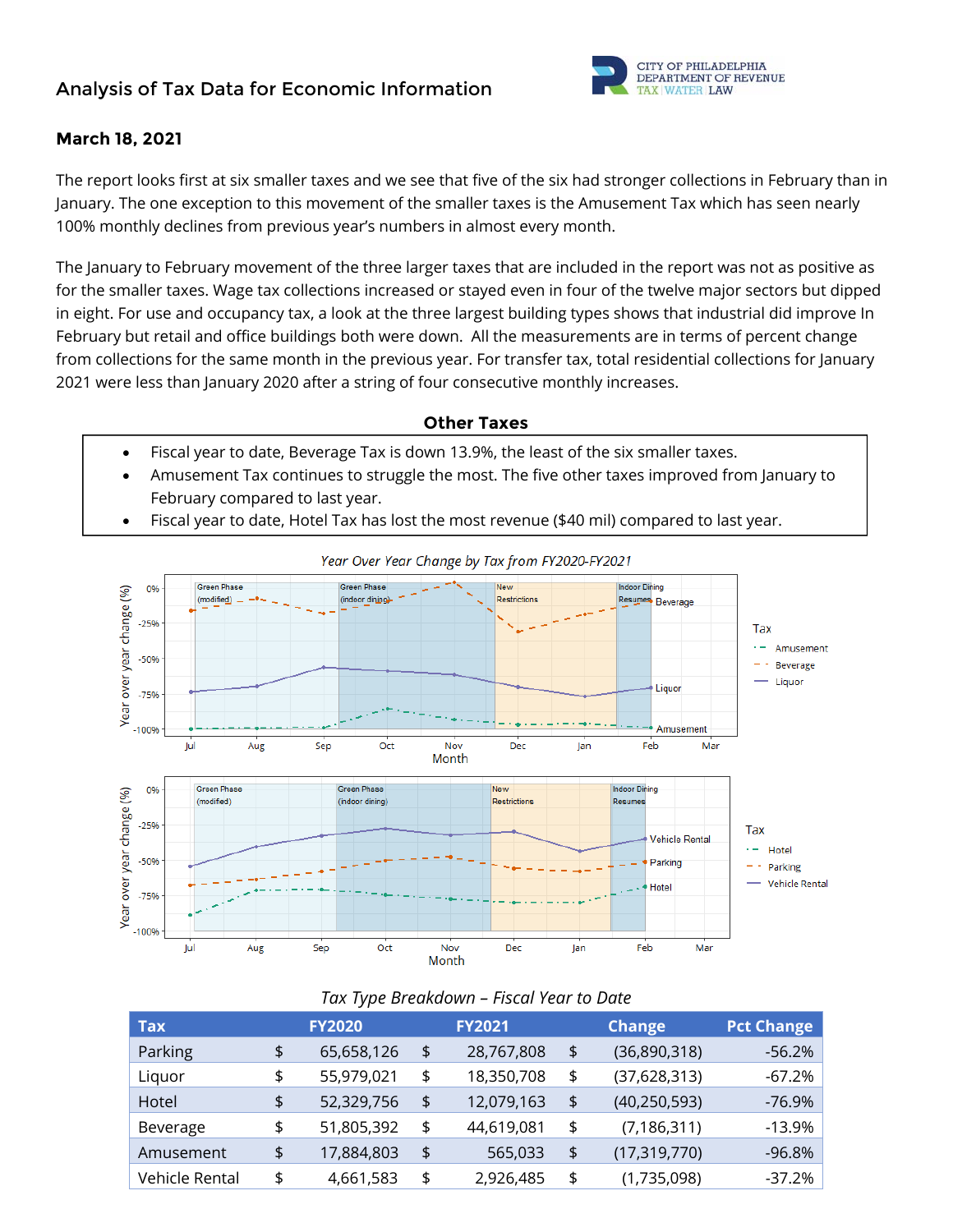

# **Use and Occupancy Tax (U&O Tax)1**

- Fiscal year to date, total U&O Tax collections are down 13.4% compared to FY 2020. Compared to last year, total collections declined from December to February; they were down 24.9% in February.
- U&O Tax collections from industrial, miscellaneous commercial, amusement, and nonprofit building types improved in February compared to last year. For each month in the fiscal year so far, collections from restaurants/bars have remained below last year's collections.



Percent Change from FY2020-FY2021 in U&O Revenue by Building Type

### *Building Type Breakdown – Fiscal Year to Date – U&O Revenue*

| <b>Building Type</b> | <b>FY2020</b>     | <b>FY2021</b>     | <b>Change</b>        | <b>Pct</b><br><b>Change</b> |
|----------------------|-------------------|-------------------|----------------------|-----------------------------|
| <b>Total U&amp;O</b> | \$<br>132,090,501 | \$<br>114,368,318 | \$<br>(17, 722, 183) | $-13.4%$                    |
| Office Building      | \$<br>51,829,881  | \$<br>44,299,320  | \$<br>(7,530,560)    | $-14.5%$                    |
| Retail               | \$<br>24,704,767  | \$<br>22,231,087  | \$<br>(2,473,680)    | $-10.0\%$                   |
| Other                | \$<br>18,671,566  | \$<br>15,503,879  | \$<br>(3, 167, 688)  | $-17.0%$                    |
| Industrial           | \$<br>17,152,000  | \$<br>16,706,817  | \$<br>(445, 183)     | $-2.6%$                     |
| Parking Garage       | \$<br>4,942,690   | \$<br>4,085,489   | \$<br>(857, 202)     | $-17.3%$                    |
| Misc. Commercial     | \$<br>4,592,071   | \$<br>4,171,710   | \$<br>(420, 360)     | $-9.2%$                     |
| Amusement            | \$<br>3,818,070   | \$<br>2,669,779   | \$<br>(1, 148, 291)  | $-30.1%$                    |
| Nonprofit            | \$<br>3,771,247   | \$<br>2,933,126   | \$<br>(838, 121)     | $-22.2%$                    |
| Restaurant/Bar       | \$<br>2,608,209   | \$<br>1,767,110   | \$<br>(841,098)      | $-32.2%$                    |

1 July 2019 payments include annual filers who filed for the first six months of 2019 due to a change in Department of Revenue policy. There are no annual filers for July 2020. "Other" building types include large apartment, parking lot, condo, mixed usage, hotel, bank, utility, small apartment, garage, pier, and unclassified.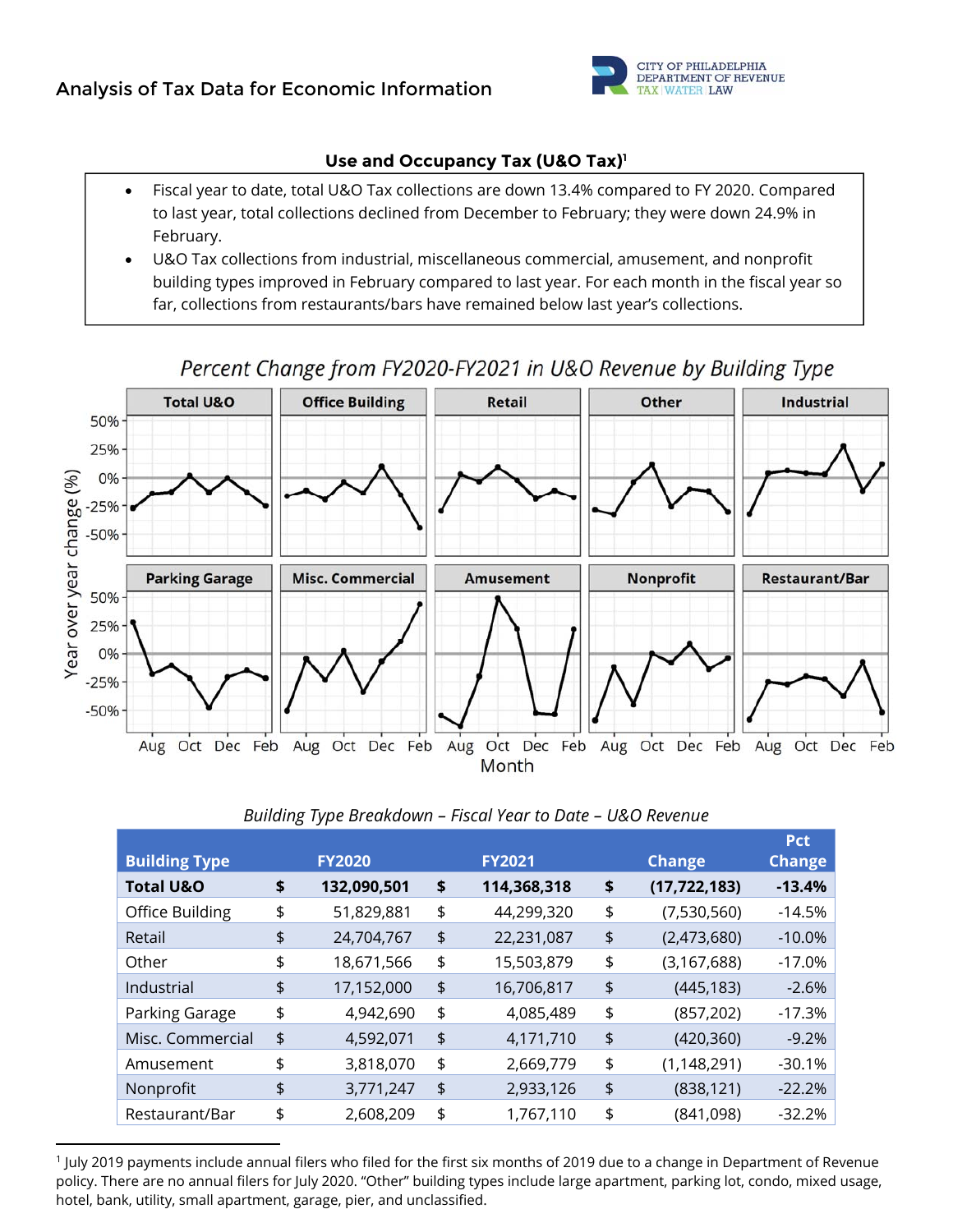# **Analysis of Tax Data for Economic Information**



## **Wage Tax2**

- Wage Tax collections were down 16.6% in February 2021 compared to last year and are down 10.6% for the fiscal year to date, July 2020 through February 2021.
- The top four industries are down 5.9% fiscal year to date, which includes health and social services (+0.0%), government (+3.8%), professional services (-14.0%), and education (-19.9%). In February there were drops across the board in comparison to January. Construction (-4.0%) and Finance & Insurance (-17.8%) saw modest upticks.



# Top-level Industry Breakdown - Year over Year Change - Wage Tax Revenue

| <b>Industry</b>                            |    | <b>FY2020</b> |    | <b>FY2021</b> | <b>Percent</b><br><b>Change</b> |
|--------------------------------------------|----|---------------|----|---------------|---------------------------------|
| Construction                               | \$ | 51,032,322    | \$ | 47,301,292    | $-7.3%$                         |
| Education                                  |    | 135,676,608   | \$ | 108,756,098   | $-19.8%$                        |
| Finance & Insurance                        |    | 102,603,067   | \$ | 81,978,949    | $-20.1%$                        |
| Government                                 |    | 165,095,573   | \$ | 171,440,895   | 3.8%                            |
| <b>Health and Social Services</b>          |    | 312,654,693   | \$ | 311,639,238   | $-0.3%$                         |
| <b>Hospitality &amp; Entertainment</b>     |    | 79,414,654    | \$ | 49,413,968    | $-37.8%$                        |
| Manufacturing                              | S  | 87,773,927    | \$ | 71,466,360    | $-18.6%$                        |
| <b>Professional Services</b>               | Ś  | 179,413,657   | \$ | 154,302,956   | $-14.0%$                        |
| <b>Publishing &amp; Telecommunications</b> | S  | 53,599,074    | \$ | 40,532,757    | $-24.4%$                        |
| <b>Retail Trade</b>                        | Ś  | 67,966,828    | \$ | 69,120,156    | 1.7%                            |
| <b>Transportation and Warehousing</b>      | Ś  | 49,814,929    | \$ | 43,059,085    | $-13.6%$                        |
| Other Sectors (not included in chart)      |    | 170,693,107   | \$ | 151,844,265   | $-11.0%$                        |
| <b>Total Wage Tax</b>                      | Ś  | 1,455,738,441 | Ś  | 1,300,856,019 | $-10.6%$                        |

# *Top-level Industry Breakdown – Fiscal Year to Date (July to February) – Wage Tax Revenue*

  $2$  Some industries are excluded from the chart (89% of total Wage Tax is accounted for in the industry breakdown chart). July, October, and January data includes quarterly payments processed late.